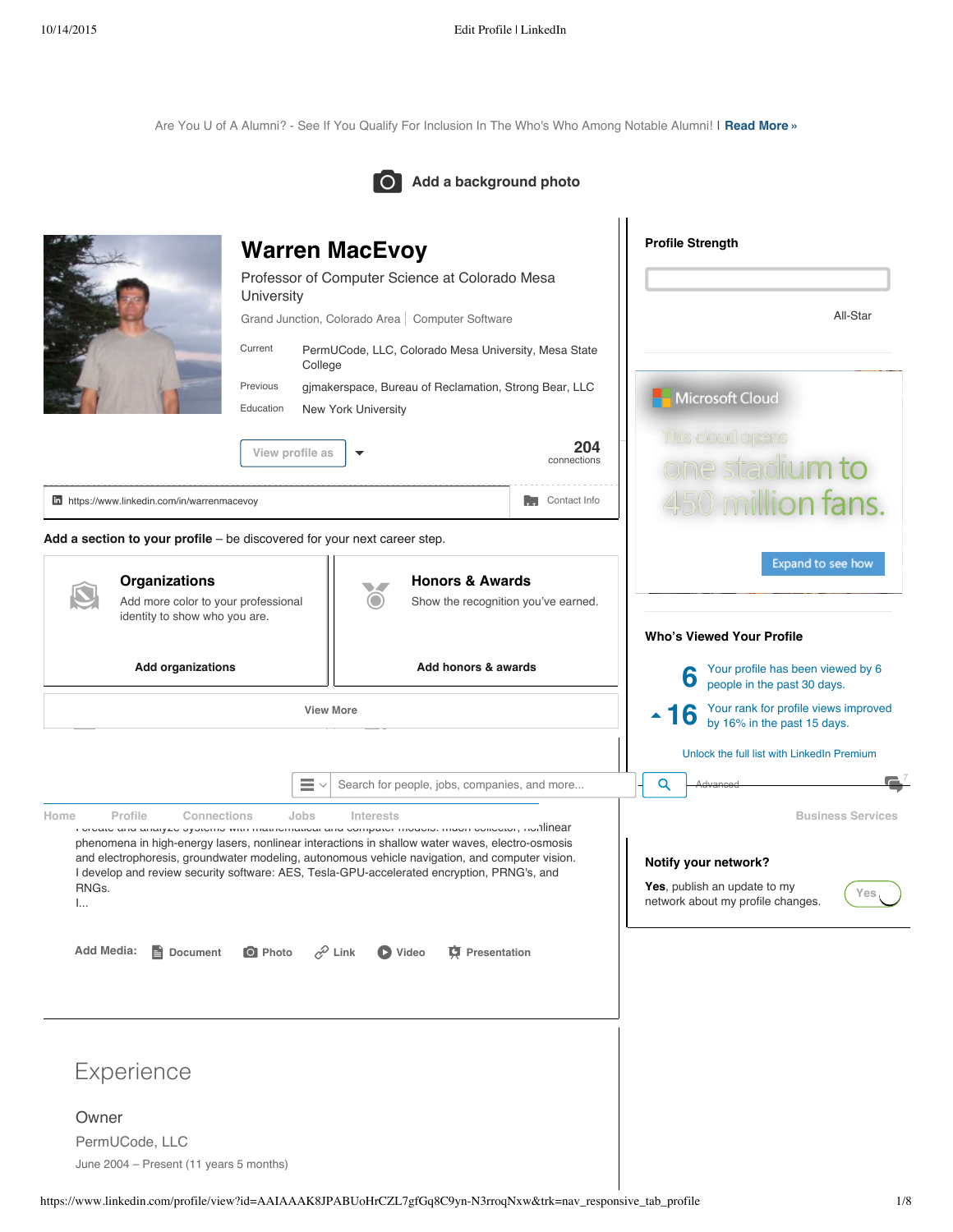|                                                                                                                   | Computer software engineering, hardware interface design, and computer security consulting firm.<br>Add Location <sup>@</sup>                                                                                                                                                                                                |                |                    |                  |                                                                                                                                                                                       |  |  |  |  |  |
|-------------------------------------------------------------------------------------------------------------------|------------------------------------------------------------------------------------------------------------------------------------------------------------------------------------------------------------------------------------------------------------------------------------------------------------------------------|----------------|--------------------|------------------|---------------------------------------------------------------------------------------------------------------------------------------------------------------------------------------|--|--|--|--|--|
| Add Media:                                                                                                        | <b>E</b> Document                                                                                                                                                                                                                                                                                                            | O Photo        | $\mathscr{P}$ Link | $\bullet$ Video  | <b>真</b> Presentation                                                                                                                                                                 |  |  |  |  |  |
|                                                                                                                   | Professor of Computer Science<br>Colorado Mesa University<br>September 1996 - Present (19 years 2 months)<br>Add Location <sup>2</sup><br>Add Description <sup>?</sup>                                                                                                                                                       |                |                    |                  |                                                                                                                                                                                       |  |  |  |  |  |
| <b>Add Media:</b>                                                                                                 | <b>E</b> Document                                                                                                                                                                                                                                                                                                            | O Photo        | $c^{\circ}$ Link   | $\bullet$ Video  | <b>T</b> Presentation                                                                                                                                                                 |  |  |  |  |  |
| Add Location @<br>▶ 2 projects                                                                                    | Professor of Computer Science<br>Mesa State College<br>May 1996 – Present (19 years 6 months)<br>Undergraduate program in Computer Science.<br>▼ 1 recommendation<br><b>Matthew Bollinger</b><br>Software Engineer<br>MacEvoy. I have pursued and explored projects in the field of View                                     |                |                    |                  | Dr. Warren MacEvoy served as my professor and as my academic advisor during the course of<br>my Computer Science undergraduate education. I have taken many courses instructed by Dr. |  |  |  |  |  |
| <b>Add Media:</b>                                                                                                 | Document                                                                                                                                                                                                                                                                                                                     | <b>O</b> Photo | $\mathscr{P}$ Link | $\bigcirc$ Video | <b>C</b> Presentation                                                                                                                                                                 |  |  |  |  |  |
| member<br>gjmakerspace<br>$2012 - 2014$ (2 years)<br>Add Location @<br>Add Description <sup>@</sup><br>Add Media: | Document                                                                                                                                                                                                                                                                                                                     | O Photo        | $\mathscr{P}$ Link | $\bullet$ Video  | <b>T</b> Presentation                                                                                                                                                                 |  |  |  |  |  |
| Add Media:                                                                                                        | Consultant (Industrial Automation)<br><b>Bureau of Reclamation</b><br>February 2007 - February 2010 (3 years 1 month)<br>Designed a hardware interface to remote manage a compressor control panel, and PLC (ISAGRAF)<br>software to manage the plant (highline and redlands canal fish screen)<br>Add Location <sup>2</sup> |                |                    |                  |                                                                                                                                                                                       |  |  |  |  |  |
|                                                                                                                   | Document                                                                                                                                                                                                                                                                                                                     | O Photo        | $\varphi$ Link     | $\bullet$ Video  | <b>C</b> Presentation                                                                                                                                                                 |  |  |  |  |  |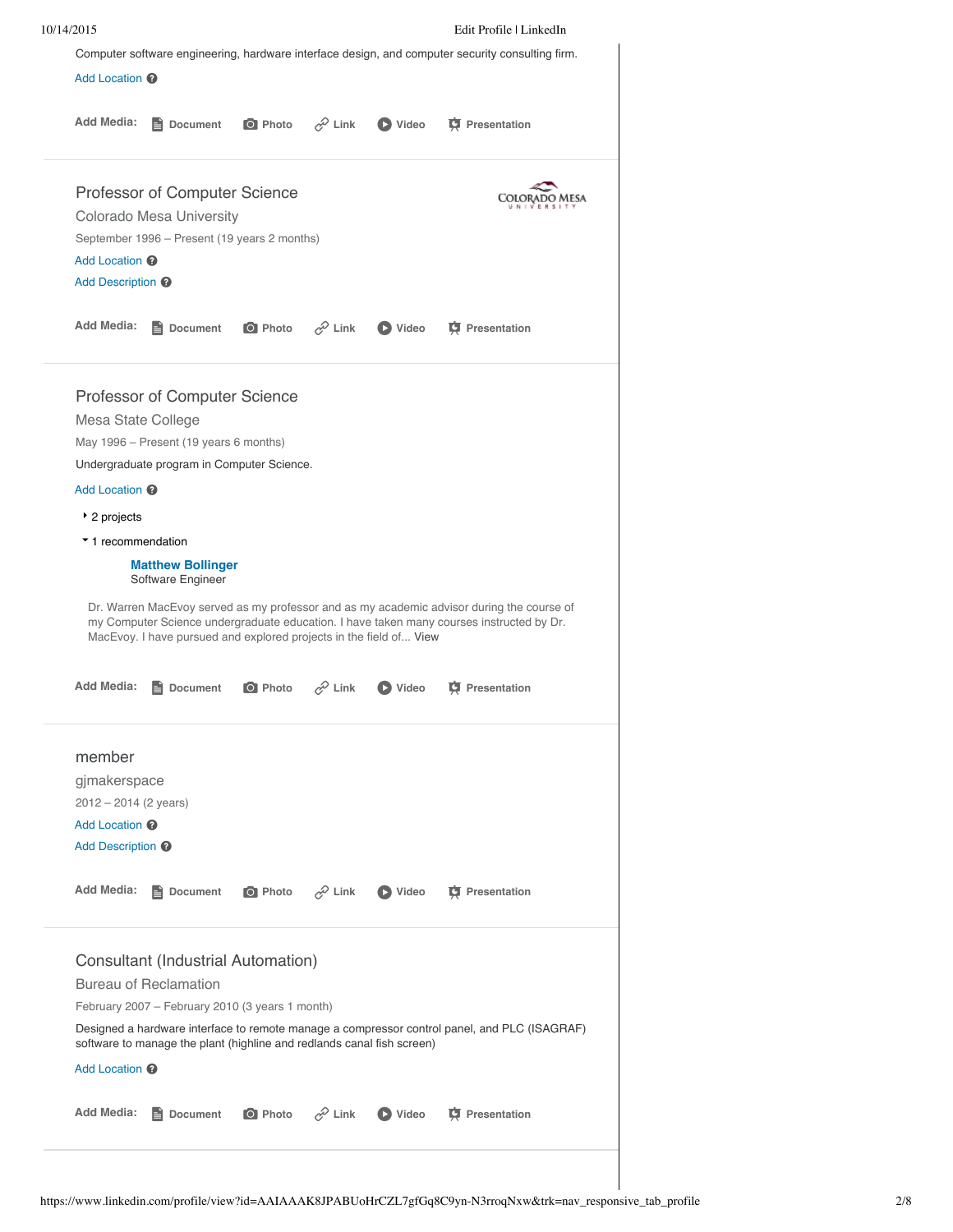| 10/14/2015                 |                                                                                    |                |                    |                | Edit Profile   LinkedIn                                                                                                                                                                                                                                                                                                                                                                                                                                                                                 |  |
|----------------------------|------------------------------------------------------------------------------------|----------------|--------------------|----------------|---------------------------------------------------------------------------------------------------------------------------------------------------------------------------------------------------------------------------------------------------------------------------------------------------------------------------------------------------------------------------------------------------------------------------------------------------------------------------------------------------------|--|
|                            | Security design and review.                                                        |                |                    |                |                                                                                                                                                                                                                                                                                                                                                                                                                                                                                                         |  |
| Strong Bear, LLC           |                                                                                    |                |                    |                |                                                                                                                                                                                                                                                                                                                                                                                                                                                                                                         |  |
|                            | January 2001 - January 2004 (3 years 1 month)                                      |                |                    |                |                                                                                                                                                                                                                                                                                                                                                                                                                                                                                                         |  |
|                            | did code review of other developers for security flaws.                            |                |                    |                | Developed single-threaded AES encryption library suitable for use in an encryption application, and                                                                                                                                                                                                                                                                                                                                                                                                     |  |
| Add Location <sup>@</sup>  |                                                                                    |                |                    |                |                                                                                                                                                                                                                                                                                                                                                                                                                                                                                                         |  |
| <b>Add Media:</b>          | e<br>Document                                                                      | O Photo        | $\mathcal{C}$ Link | <b>D</b> Video | <b>D</b> Presentation                                                                                                                                                                                                                                                                                                                                                                                                                                                                                   |  |
| Editor                     |                                                                                    |                |                    |                |                                                                                                                                                                                                                                                                                                                                                                                                                                                                                                         |  |
| JLicense, Inc.             |                                                                                    |                |                    |                |                                                                                                                                                                                                                                                                                                                                                                                                                                                                                                         |  |
|                            | January 2000 - January 2001 (1 year 1 month)                                       |                |                    |                |                                                                                                                                                                                                                                                                                                                                                                                                                                                                                                         |  |
| series.                    |                                                                                    |                |                    |                | Revision editor for series of Java training manuals. Substantial revision of three manuals in a                                                                                                                                                                                                                                                                                                                                                                                                         |  |
| Add Location <sup>@</sup>  |                                                                                    |                |                    |                |                                                                                                                                                                                                                                                                                                                                                                                                                                                                                                         |  |
| <b>Add Media:</b>          | 目<br>Document                                                                      | O Photo        | $e^{\hat{Q}}$ Link | <b>D</b> Video | <b>D</b> Presentation                                                                                                                                                                                                                                                                                                                                                                                                                                                                                   |  |
|                            | <b>NSF Industrial Postdoc</b>                                                      |                |                    |                |                                                                                                                                                                                                                                                                                                                                                                                                                                                                                                         |  |
| Schlumberger               |                                                                                    |                |                    |                |                                                                                                                                                                                                                                                                                                                                                                                                                                                                                                         |  |
|                            | August 1994 – August 1996 (2 years 1 month)                                        |                |                    |                |                                                                                                                                                                                                                                                                                                                                                                                                                                                                                                         |  |
|                            |                                                                                    |                |                    |                | Mathematical analysis of micro-scale electro-osmosis and electro-phoresis. Developed higher--                                                                                                                                                                                                                                                                                                                                                                                                           |  |
|                            | order corrections to D'arcy flow and new geometric length scales for porous media. |                |                    |                |                                                                                                                                                                                                                                                                                                                                                                                                                                                                                                         |  |
| Add Location <sup>@</sup>  |                                                                                    |                |                    |                |                                                                                                                                                                                                                                                                                                                                                                                                                                                                                                         |  |
| <b>Add Media:</b>          | Document                                                                           | <b>O</b> Photo | $\mathscr{P}$ Link | <b>D</b> Video | <b>C</b> Presentation                                                                                                                                                                                                                                                                                                                                                                                                                                                                                   |  |
|                            | <b>NSF Industrial Postdoc</b>                                                      |                |                    |                |                                                                                                                                                                                                                                                                                                                                                                                                                                                                                                         |  |
| <b>New York University</b> |                                                                                    |                |                    |                |                                                                                                                                                                                                                                                                                                                                                                                                                                                                                                         |  |
|                            | August 1994 - August 1996 (2 years 1 month)                                        |                |                    |                |                                                                                                                                                                                                                                                                                                                                                                                                                                                                                                         |  |
|                            | Analysis of electro-osmosis and electrophoresis.                                   |                |                    |                | Joint NSF Industrial Postdoc with Schlumberger and Courant Institute of Mathematical Sciences.                                                                                                                                                                                                                                                                                                                                                                                                          |  |
| Add Location @             |                                                                                    |                |                    |                |                                                                                                                                                                                                                                                                                                                                                                                                                                                                                                         |  |
| <b>Add Media:</b>          | Document                                                                           | O Photo        | $\mathscr{P}$ Link | <b>D</b> Video | <b>D</b> Presentation                                                                                                                                                                                                                                                                                                                                                                                                                                                                                   |  |
| <b>Research Assistant</b>  |                                                                                    |                |                    |                |                                                                                                                                                                                                                                                                                                                                                                                                                                                                                                         |  |
|                            | Los Alamos National Laboratory                                                     |                |                    |                |                                                                                                                                                                                                                                                                                                                                                                                                                                                                                                         |  |
|                            | May 1990 - August 1994 (4 years 4 months)                                          |                |                    |                |                                                                                                                                                                                                                                                                                                                                                                                                                                                                                                         |  |
| limit of small dispersion) |                                                                                    |                |                    |                | Worked at Center for Nonlinear Studies, Advanced Computer Laboratories, Theoretical Applied<br>Mathematics, and Computing divisions. Developed high performance computing models for<br>nonlinear optics and nonlinear hydrodynamic equations, as well as novel techniques for solving<br>Hamiltonian partial differential equations. Used both scalar and highly parallel (2048 cpu) systems,<br>as well as theoretical tools (inverse scattering techniques and analysis of dispersive systems in the |  |
| Add Location <sup>@</sup>  |                                                                                    |                |                    |                |                                                                                                                                                                                                                                                                                                                                                                                                                                                                                                         |  |
| <b>Add Media:</b>          | Document<br>e.                                                                     | O Photo        | $c^{\circ}$ Link   | <b>D</b> Video | <b>H</b> Presentation                                                                                                                                                                                                                                                                                                                                                                                                                                                                                   |  |
|                            |                                                                                    |                |                    |                |                                                                                                                                                                                                                                                                                                                                                                                                                                                                                                         |  |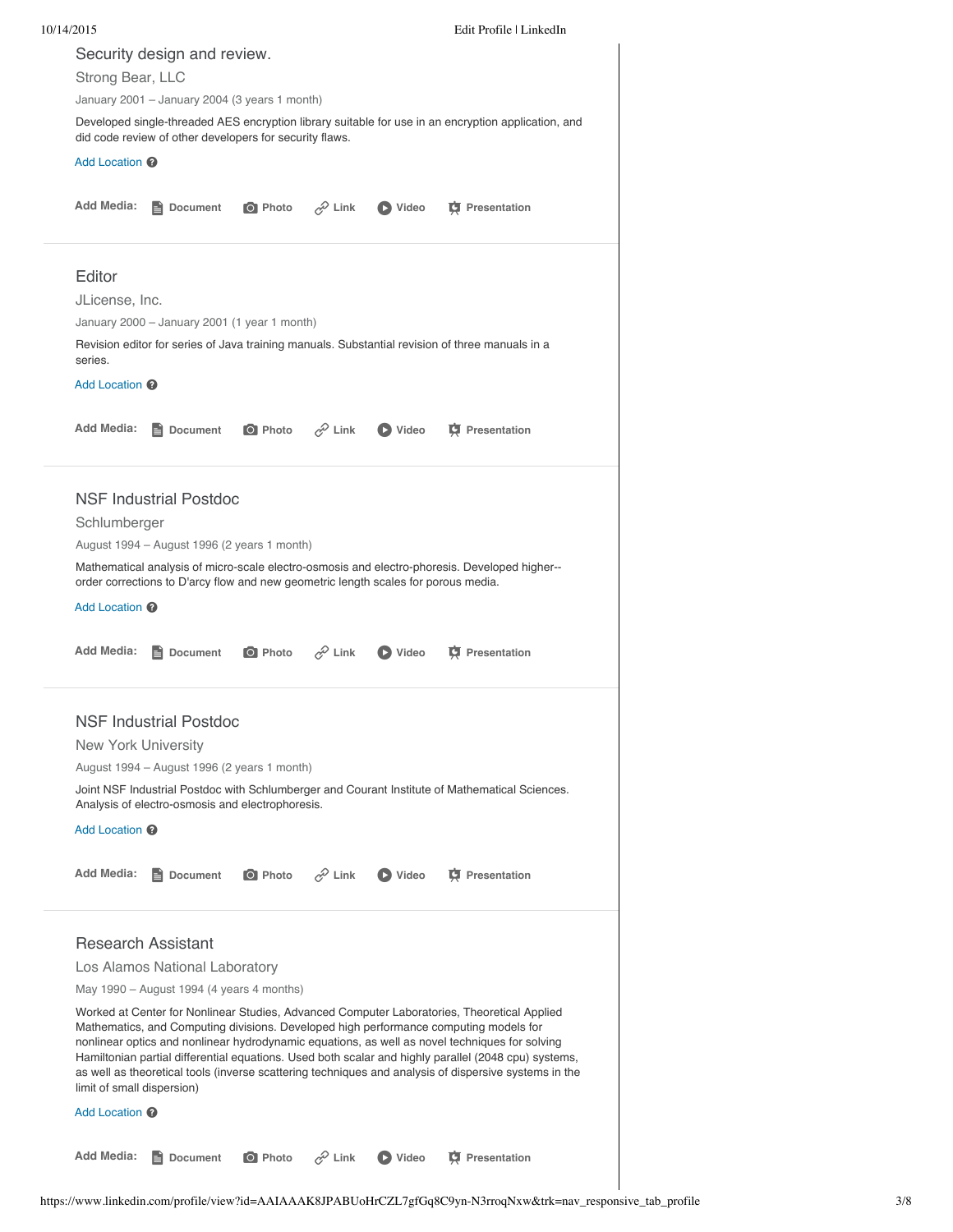

**Jared [Sharpe](https://www.linkedin.com/profile/view?id=AAEAAAwHrfoBgMrmBl7N3-i2M_xYPBmolAWgMvM&authType=name&authToken=eJnW&trk=prof-proj-cc-name) Joseph Bashe** 

https://www.linkedin.com/profile/view?id=AAIAAAK8JPABUoHrCZL7gfGq8C9yn-N3rroqNxw&trk=nav\_responsive\_tab\_profile 4/8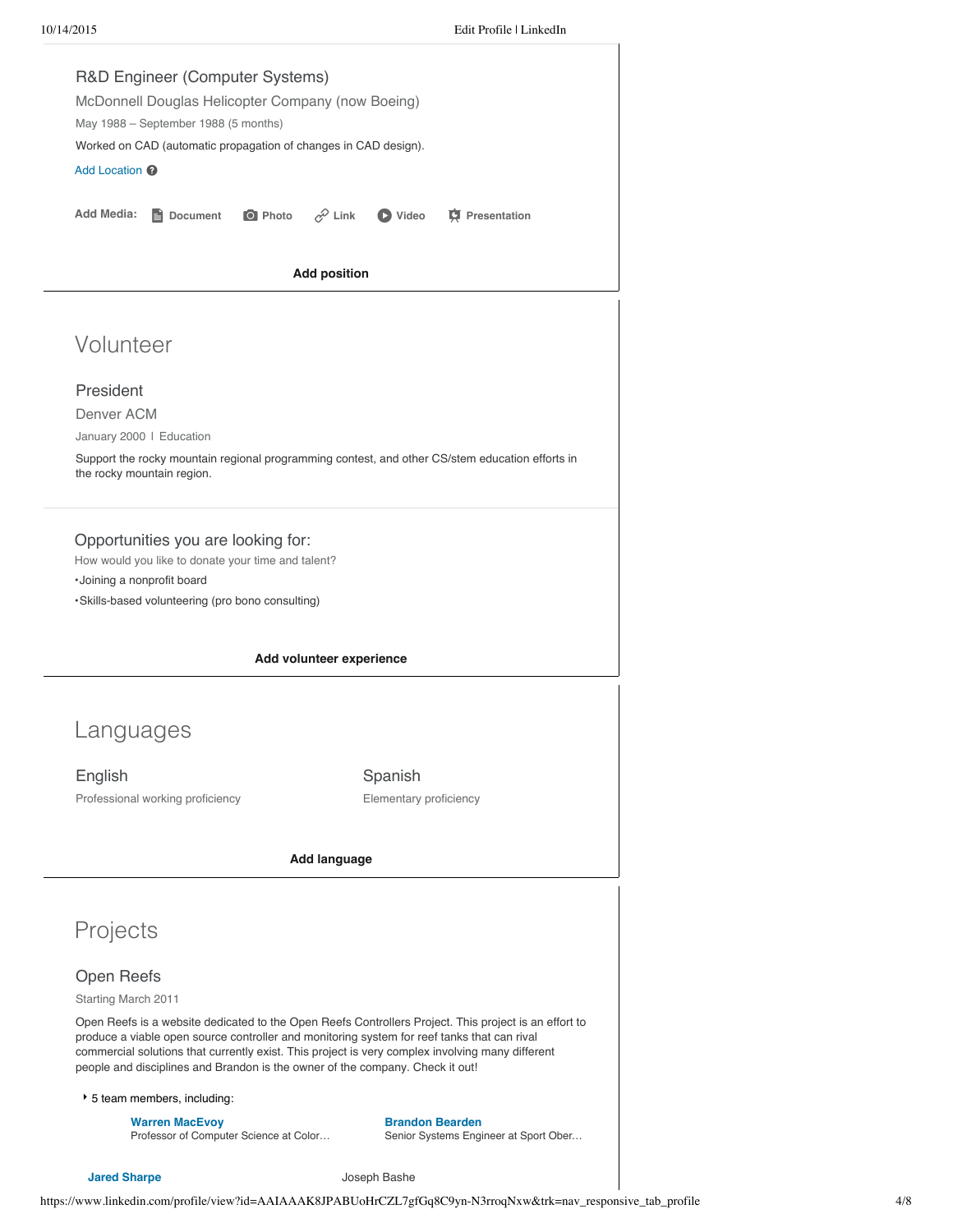**44** Linux

**29** C++

**38** Computer Science

**31** Programming



**对日同人**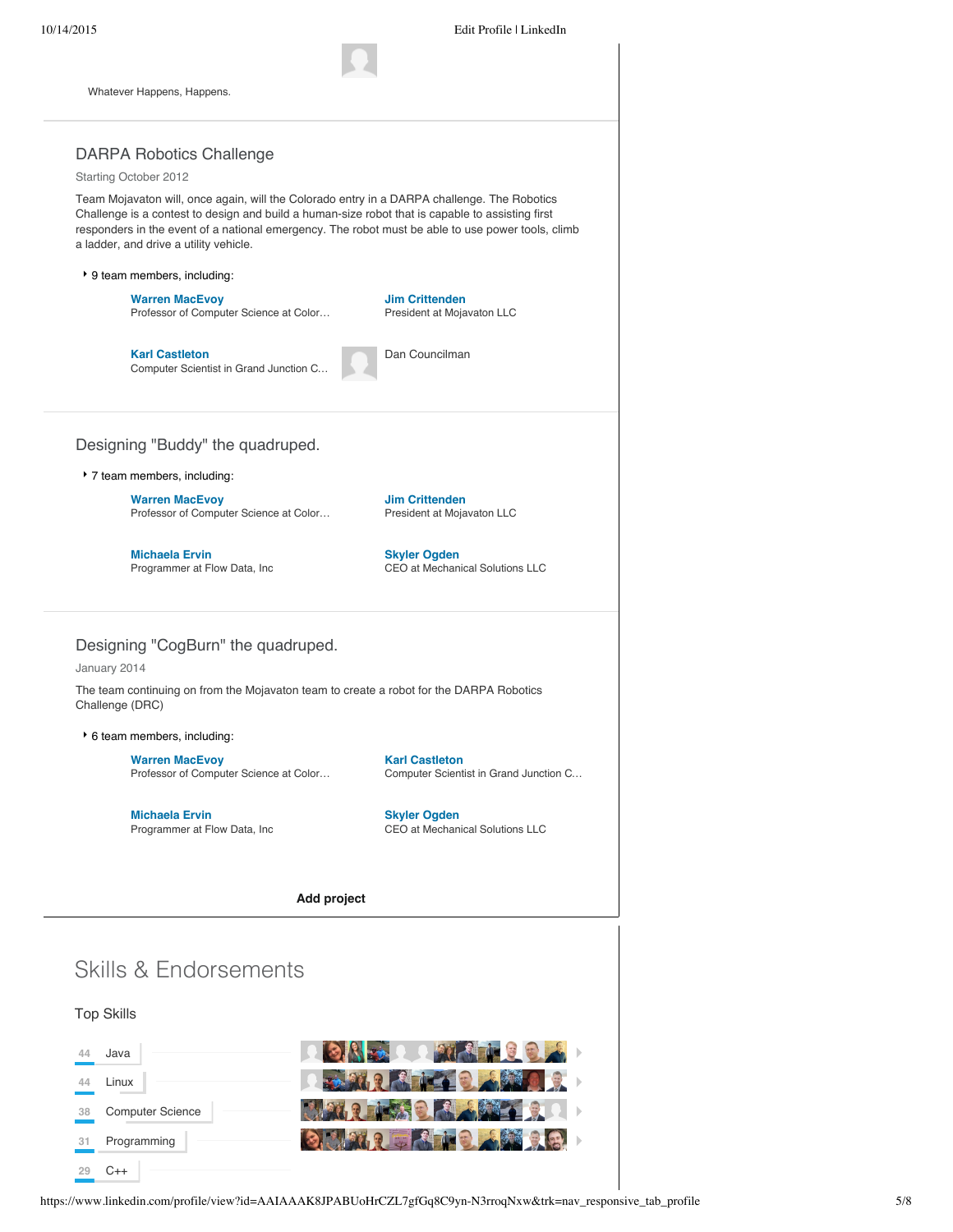| 10/14/2015 |                                                                               |                                                                                                               |                                           |                    |                        | Edit Profile   LinkedIn      |      |  |  |
|------------|-------------------------------------------------------------------------------|---------------------------------------------------------------------------------------------------------------|-------------------------------------------|--------------------|------------------------|------------------------------|------|--|--|
| 20         |                                                                               | <b>Computer Security</b>                                                                                      |                                           |                    |                        |                              |      |  |  |
| 18         |                                                                               | Software Engineering                                                                                          |                                           |                    |                        |                              |      |  |  |
| 14         |                                                                               | <b>Embedded Systems</b>                                                                                       |                                           |                    |                        |                              |      |  |  |
| 13         | MySQL                                                                         |                                                                                                               |                                           |                    |                        |                              |      |  |  |
| 11         | Python                                                                        |                                                                                                               |                                           |                    |                        |                              |      |  |  |
| 10         |                                                                               | Warren also knows about<br><b>Computer Vision</b><br>9                                                        | Matlab<br>9                               | Perl               | 8                      | Software Development<br>8    | С    |  |  |
| 8          | <b>Databases</b>                                                              | 7                                                                                                             | Research<br>7                             | Teaching           | 6                      | <b>Higher Education</b><br>6 | Unix |  |  |
| 6          | <b>Visual Studio</b>                                                          | 5                                                                                                             | Security<br>5                             | High Performance   |                        |                              |      |  |  |
| 4          |                                                                               | <b>Applied Mathematics</b>                                                                                    | Analysis<br>4                             | 3                  | <b>Statistics</b><br>3 | <b>Student Affairs</b>       |      |  |  |
|            |                                                                               |                                                                                                               |                                           |                    |                        |                              |      |  |  |
|            |                                                                               |                                                                                                               |                                           |                    |                        |                              |      |  |  |
|            |                                                                               |                                                                                                               |                                           | <b>Add skill</b>   |                        |                              |      |  |  |
|            |                                                                               |                                                                                                               |                                           |                    |                        |                              |      |  |  |
|            | Education                                                                     |                                                                                                               |                                           |                    |                        |                              |      |  |  |
|            |                                                                               | <b>New York University</b>                                                                                    |                                           |                    |                        |                              |      |  |  |
|            |                                                                               | Postdoc, Applied Mathematics                                                                                  |                                           |                    |                        |                              |      |  |  |
|            | $1995 - 1996$                                                                 |                                                                                                               |                                           |                    |                        |                              |      |  |  |
|            |                                                                               | electro-osmosis and electrophoresis, NSF industrial post-doc                                                  |                                           |                    |                        |                              |      |  |  |
|            |                                                                               | Activities and Societies:<br>NSF industrial postdoc between NYU/Courant and Shlumberger-Doll Research Center. |                                           |                    |                        |                              |      |  |  |
|            | Add Grade <sup>@</sup>                                                        |                                                                                                               |                                           |                    |                        |                              |      |  |  |
|            | Add Media:                                                                    | Document                                                                                                      | O Photo                                   | $\mathscr{P}$ Link | <b>D</b> Video         | <b>T</b> Presentation        |      |  |  |
|            |                                                                               | University of Arizona<br>Ph.D., Applied Mathematics                                                           |                                           |                    |                        |                              |      |  |  |
|            | $1989 - 1994$                                                                 |                                                                                                               |                                           |                    |                        |                              |      |  |  |
|            | Appplied Mathematics, theoretical physics, high performance comuting. MS, PhD |                                                                                                               |                                           |                    |                        |                              |      |  |  |
|            | Add Grade <sup>O</sup><br>Add Activities and Societies <sup>2</sup>           |                                                                                                               |                                           |                    |                        |                              |      |  |  |
|            |                                                                               |                                                                                                               |                                           |                    |                        |                              |      |  |  |
|            | Add Media:                                                                    | Document                                                                                                      | <b>O</b> Photo $\mathcal{C}^{\circ}$ Link |                    | $\bullet$ Video        | <b>T</b> Presentation        |      |  |  |
|            |                                                                               | Mesa State College                                                                                            |                                           |                    |                        |                              |      |  |  |
|            | BS, Computer Science, Math, Physics                                           |                                                                                                               |                                           |                    |                        |                              |      |  |  |
|            | $1985 - 1989$                                                                 | Computer Science, Math, Physics minor (BS)                                                                    |                                           |                    |                        |                              |      |  |  |
|            |                                                                               | <b>Activities and Societies:</b>                                                                              |                                           |                    |                        |                              |      |  |  |
|            | ACM, Math Club                                                                |                                                                                                               |                                           |                    |                        |                              |      |  |  |
|            | Add Grade <sup>O</sup>                                                        |                                                                                                               |                                           |                    |                        |                              |      |  |  |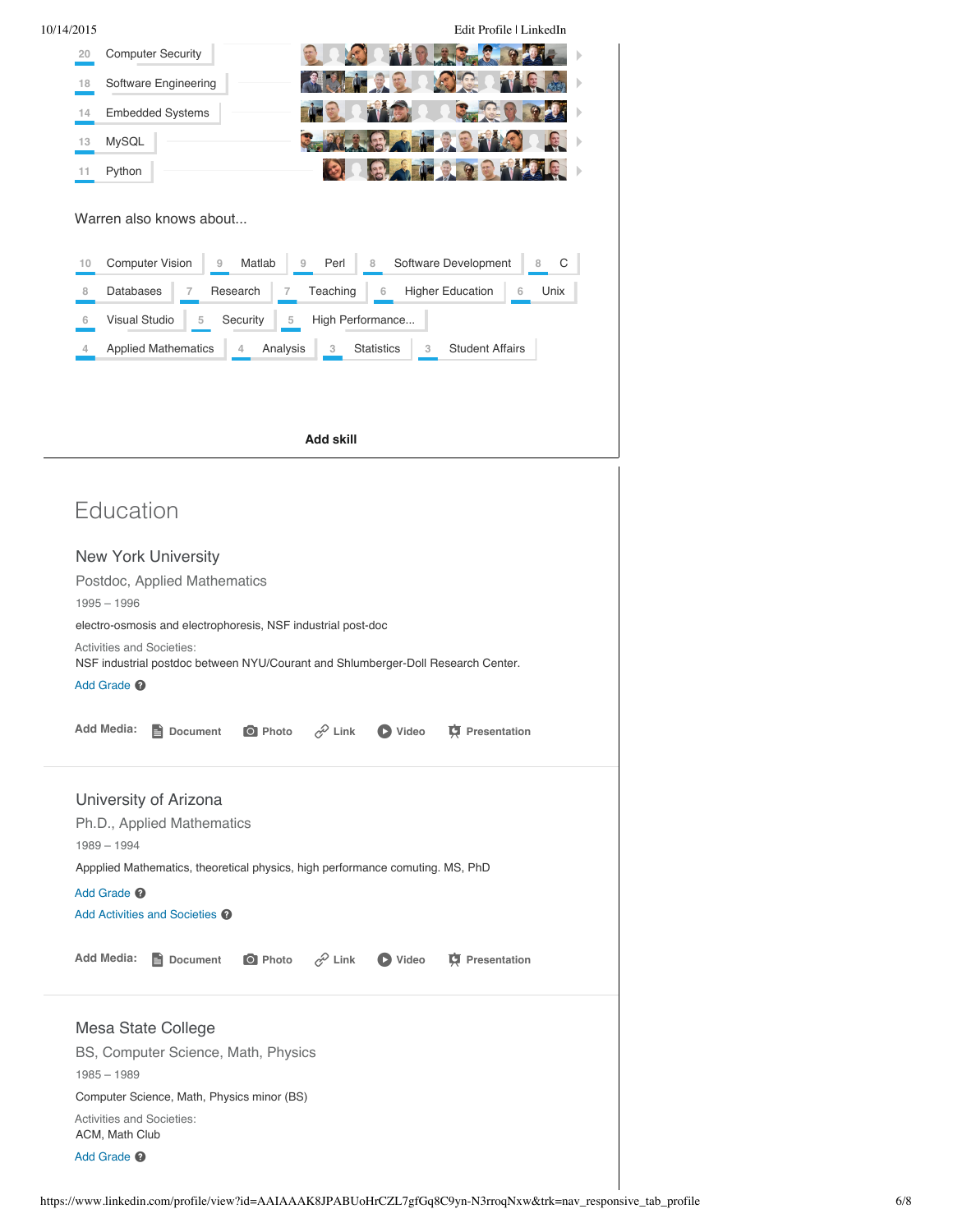**Add education**

## Additional Info

#### Interests

security, embedded systems, robotics and automation, web application development, system modeling, high performance computing, biking, canoing, snowboarding, climbing, wine-making

# **Organizations**

Association for Computing Machinery

**Add organization**

# Honors & Awards

NSF Industrial Postdoc WESAS Fellowship NEEDS Fellowship WSC Fellowship 13 First place positions in programming competitions Math, CS, and Physics honor societies

**Add honors & awards**

### Recommendations

#### **Professor of Computer Science**

Mesa State College



#### **Matthew [Bollinger](https://www.linkedin.com/profile/view?id=AAEAAAs7U8EB55X7_VZ3zQP8dV05RZ8fWpefvQg&authType=name&authToken=4U_5)** Software Engineer

Dr. Warren MacEvoy served as my professor and as my academic advisor during the course of my Computer Science undergraduate education. I have taken many courses instructed by Dr. MacEvoy. I have pursued and explored projects in the field of Computer Science with the aid and instruction of Dr. MacEvoy. I have found him to be a caring, sacrificing, brilliant and effective... **more**

June 11, 2012, Matthew was Warren's client

#### **Ask to be [recommended](https://www.linkedin.com/recs/ask?trk=prof-edit-ask-for-recommendations)**

# **Groups**